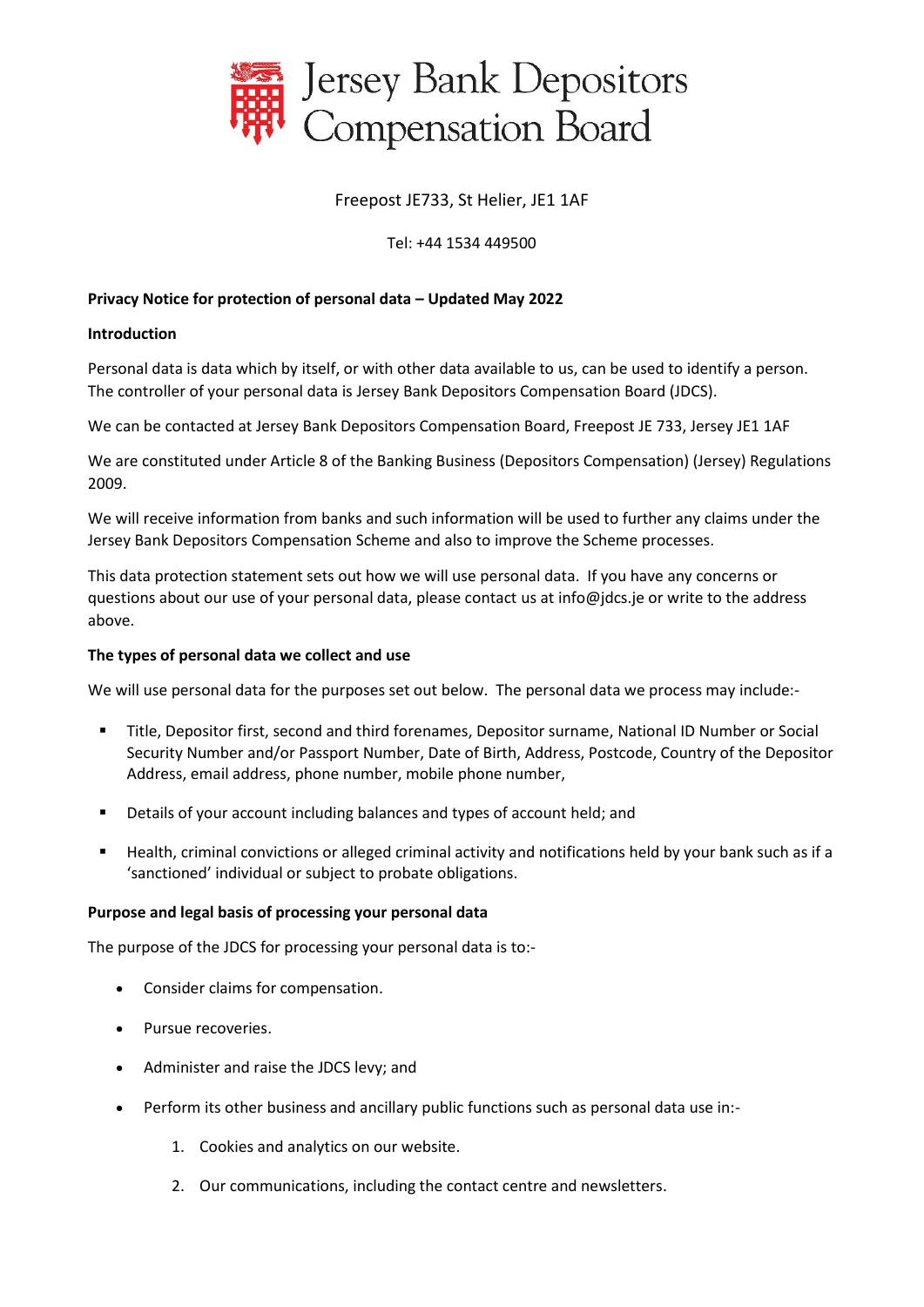- 3. Complaints.
- 4. Procurement.
- 5. Testing whether the systems work in advance including tests using 'live data'.
- 6. Monitoring and recording emails; and other communications;
- 7. Recruitment, employment and pensions.
- 8. Surveys and customer feedback.
- 9. Disclosure required by third parties.
- 10. Cyber security.

In order to process personal data, JDCS must identify at least one legal basis on which to do so. JDCS' legal bases are:-

(i) For general personal data:- Legal obligation basis and/or public interest basis or legitimate interest basis.

(ii) For Special Category Data (eg health or criminal conviction information): consent basis or based on statutory permissions relating to:-

- 1. Use in employment, social security and social protection law,
- 2. Use under the Banking Business (Jersey) Law and regulations or orders made under that law, or
- 3. Use in the establishment, exercise or defence of legal claims.

Your data will be used by the JDCS and any third parties the JDCS uses to deliver services to us and data subjects, to exercise levy-raising duties and to pursue financial recoveries. It will also be used during its normal statutory duties including ancillary purposes. We will also collect your personal data from any of the following to process your claim (although this is not intended to prevent us from using data received from other sources we have not yet identified):

- Claims Management Companies.
- Product Providers.
- Deposit Takers and bodies carrying out the function of community savings initiatives.
- Insolvency Practitioners.
- Advisers.

The JDCS may during its service delivery need to transfer your personal data to anywhere in the world although it is not currently envisaged that this will be to jurisdictions other than the UK or Ireland. These transfers are subject to compliance with internal procedures and applicable data protection laws to ensure appropriate safeguards are in place including standard contractual clauses where data is transferred to jurisdictions outside Jersey and outside the EU.

## **Retention of data**

In line with current Jersey statutory limitation periods your data will be stored for a maximum of 10 years following the payment of compensation or after any legal action relating to claims in respect of the bank in default are finished, except for employee and pension archiving which is a maximum of 50 years, and